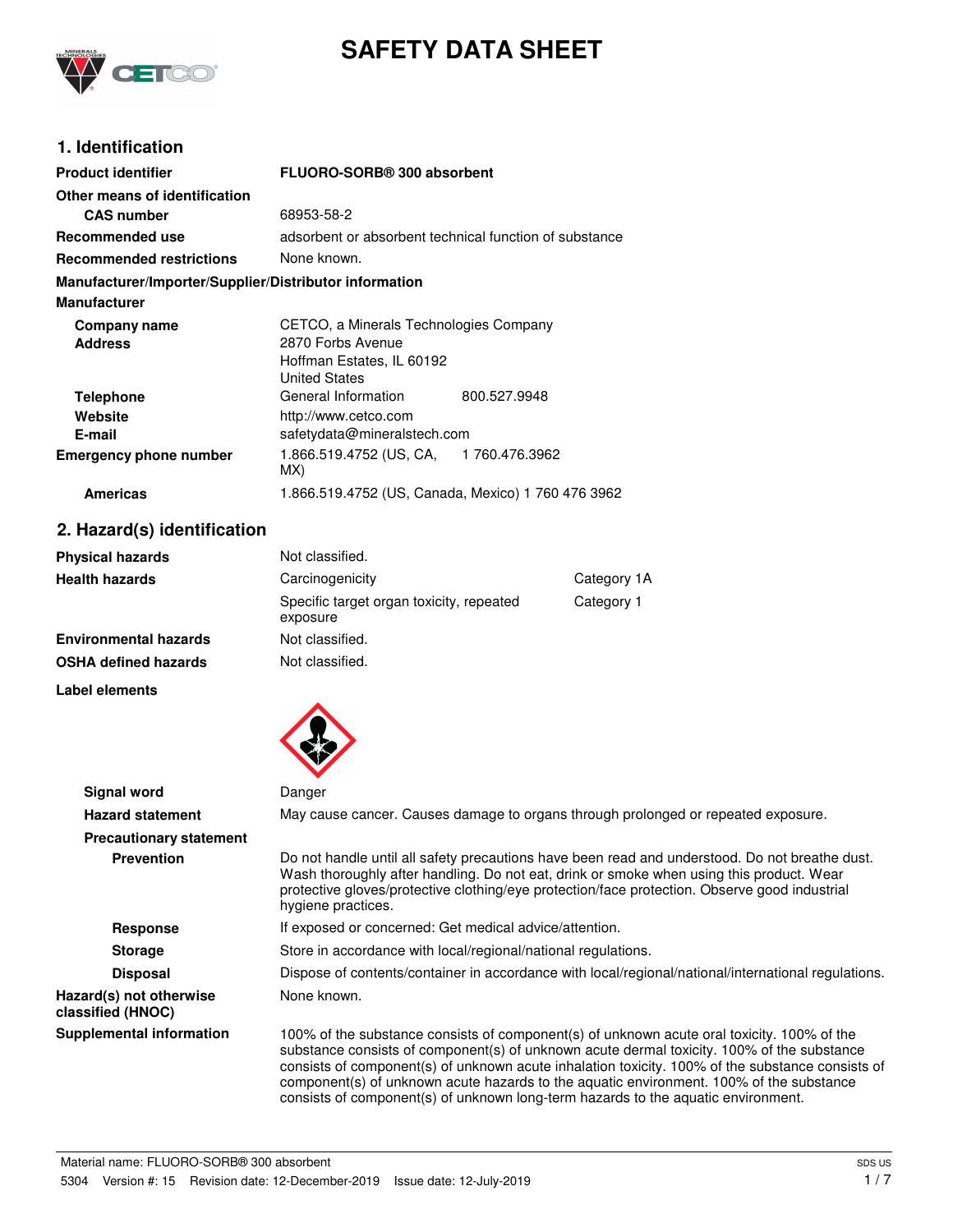# **3. Composition/information on ingredients**

## **Substances**

| <b>Chemical name</b>                                                                               | Common name and synonyms | <b>CAS number</b> | %   |
|----------------------------------------------------------------------------------------------------|--------------------------|-------------------|-----|
| Quaternary ammonium compounds,<br>bis (hydrogenated tallow<br>alkyl)dimethyl, salts with bentonite |                          | 68953-58-2        | 100 |

#### **Constituents**

| <b>Chemical name</b>                                                         | Common name and synonyms                                                                                                                                                                                                                                                                                                                                                                                                                                                          | <b>CAS number</b> | %        |
|------------------------------------------------------------------------------|-----------------------------------------------------------------------------------------------------------------------------------------------------------------------------------------------------------------------------------------------------------------------------------------------------------------------------------------------------------------------------------------------------------------------------------------------------------------------------------|-------------------|----------|
| QUARTZ (SIO2)                                                                |                                                                                                                                                                                                                                                                                                                                                                                                                                                                                   | 14808-60-7        | <= 6     |
| <b>CRISTOBALITE</b>                                                          |                                                                                                                                                                                                                                                                                                                                                                                                                                                                                   | 14464-46-1        | $\leq$ 2 |
| <b>Composition comments</b>                                                  | Occupational Exposure Limits for constituents are listed in Section 8.                                                                                                                                                                                                                                                                                                                                                                                                            |                   |          |
| 4. First-aid measures                                                        |                                                                                                                                                                                                                                                                                                                                                                                                                                                                                   |                   |          |
| <b>Inhalation</b>                                                            | Move to fresh air. Call a physician if symptoms develop or persist.                                                                                                                                                                                                                                                                                                                                                                                                               |                   |          |
| <b>Skin contact</b>                                                          | Wash off with soap and water. Get medical attention if irritation develops and persists.                                                                                                                                                                                                                                                                                                                                                                                          |                   |          |
| Eye contact                                                                  | Do not rub eyes.                                                                                                                                                                                                                                                                                                                                                                                                                                                                  |                   |          |
| Ingestion                                                                    | Rinse mouth. Get medical attention if symptoms occur.                                                                                                                                                                                                                                                                                                                                                                                                                             |                   |          |
| <b>Most important</b><br>symptoms/effects, acute and<br>delayed              | Dusts may irritate the respiratory tract, skin and eyes. Prolonged exposure may cause chronic<br>effects.                                                                                                                                                                                                                                                                                                                                                                         |                   |          |
| Indication of immediate<br>medical attention and special<br>treatment needed | Provide general supportive measures and treat symptomatically. Keep victim under observation.<br>Symptoms may be delayed.                                                                                                                                                                                                                                                                                                                                                         |                   |          |
| <b>General information</b>                                                   | If you feel unwell, seek medical advice (show the label where possible). Ensure that medical<br>personnel are aware of the material(s) involved, and take precautions to protect themselves.                                                                                                                                                                                                                                                                                      |                   |          |
| 5. Fire-fighting measures                                                    |                                                                                                                                                                                                                                                                                                                                                                                                                                                                                   |                   |          |
| Suitable extinguishing media                                                 | Water fog. Foam. Dry chemical powder. Carbon dioxide (CO2).                                                                                                                                                                                                                                                                                                                                                                                                                       |                   |          |
| Unsuitable extinguishing<br>media                                            | Do not use water jet as an extinguisher, as this will spread the fire.                                                                                                                                                                                                                                                                                                                                                                                                            |                   |          |
| Specific hazards arising from<br>the chemical                                | During fire, gases hazardous to health may be formed.                                                                                                                                                                                                                                                                                                                                                                                                                             |                   |          |
| Special protective equipment<br>and precautions for firefighters             | Self-contained breathing apparatus and full protective clothing must be worn in case of fire.                                                                                                                                                                                                                                                                                                                                                                                     |                   |          |
| <b>Fire fighting</b><br>equipment/instructions                               | Move containers from fire area if you can do so without risk.                                                                                                                                                                                                                                                                                                                                                                                                                     |                   |          |
| <b>Specific methods</b>                                                      | Use standard firefighting procedures and consider the hazards of other involved materials.                                                                                                                                                                                                                                                                                                                                                                                        |                   |          |
| <b>General fire hazards</b>                                                  | No unusual fire or explosion hazards noted.                                                                                                                                                                                                                                                                                                                                                                                                                                       |                   |          |
| 6. Accidental release measures                                               |                                                                                                                                                                                                                                                                                                                                                                                                                                                                                   |                   |          |
| Personal precautions,<br>protective equipment and<br>emergency procedures    | Keep unnecessary personnel away. Keep people away from and upwind of spill/leak. Wear<br>appropriate protective equipment and clothing during clean-up. Do not breathe dust. Use a<br>NIOSH/MSHA approved respirator if there is a risk of exposure to dust/fume at levels exceeding<br>the exposure limits. Ensure adequate ventilation. Local authorities should be advised if significant<br>spillages cannot be contained. For personal protection, see section 8 of the SDS. |                   |          |
| <b>Methods and materials for</b><br>containment and cleaning up              | Avoid dispersal of dust in the air (i.e., clearing dust surfaces with compressed air). Collect dust<br>using a vacuum cleaner equipped with HEPA filter. Stop the flow of material, if this is without risk.                                                                                                                                                                                                                                                                      |                   |          |
|                                                                              | Large Spills: Wet down with water and dike for later disposal. Shovel the material into waste<br>container. Following product recovery, flush area with water.                                                                                                                                                                                                                                                                                                                    |                   |          |
|                                                                              | Small Spills: Sweep up or vacuum up spillage and collect in suitable container for disposal.                                                                                                                                                                                                                                                                                                                                                                                      |                   |          |
|                                                                              |                                                                                                                                                                                                                                                                                                                                                                                                                                                                                   |                   |          |

**Environmental precautions** Avoid discharge into drains, water courses or onto the ground.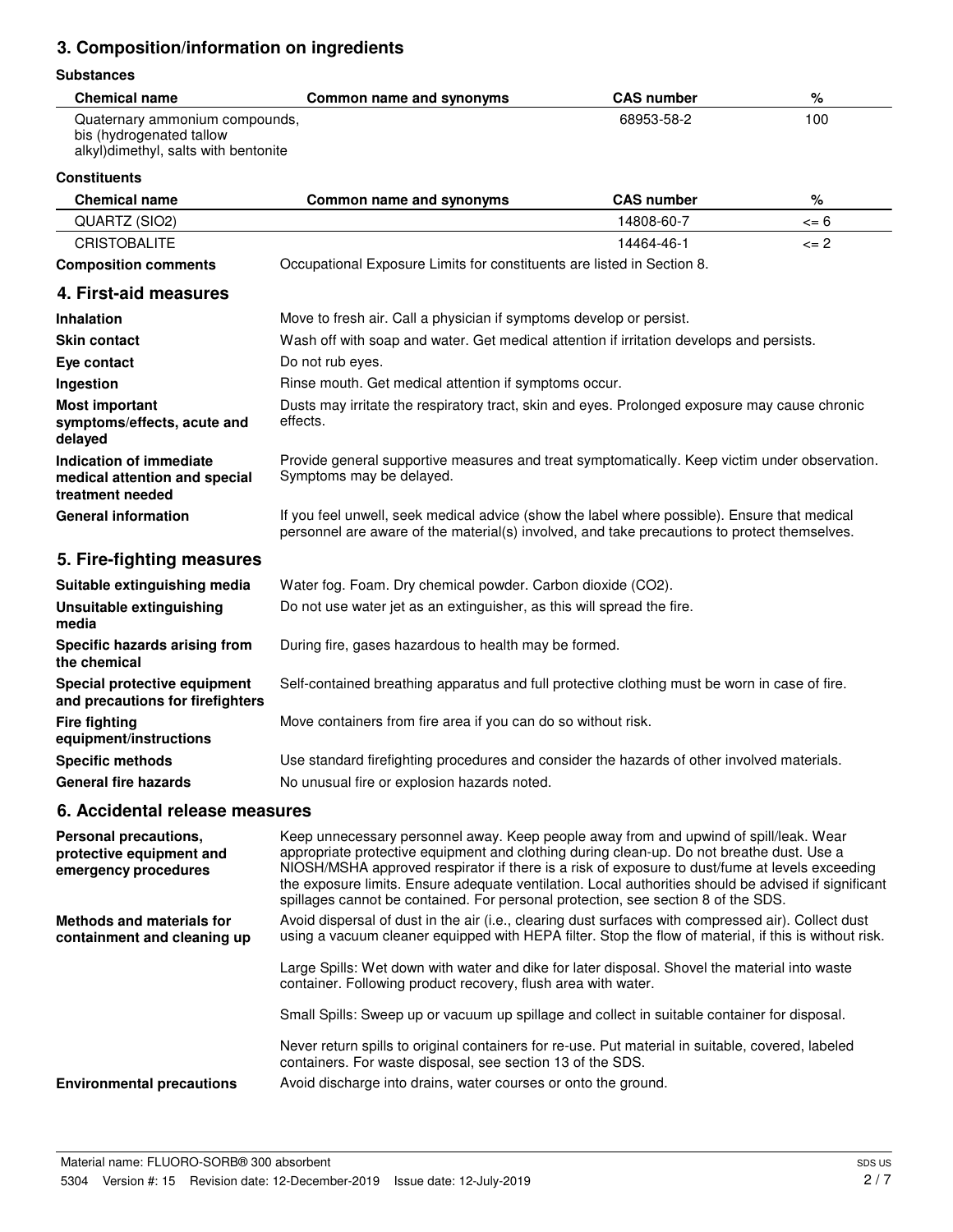# **7. Handling and storage**

**Precautions for safe handling**

Do not handle until all safety precautions have been read and understood. Minimize dust generation and accumulation. Provide appropriate exhaust ventilation at places where dust is formed. Do not breathe dust. When using, do not eat, drink or smoke. Should be handled in closed systems, if possible. Wear appropriate personal protective equipment. Wash hands thoroughly after handling. Observe good industrial hygiene practices.

**Conditions for safe storage, including any incompatibilities**

Store in tightly closed container. Store in a well-ventilated place. Keep out of the reach of children. Store away from incompatible materials (see Section 10 of the SDS).

# **8. Exposure controls/personal protection**

#### **Occupational exposure limits**

#### **US. OSHA Table Z-1 Limits for Air Contaminants (29 CFR 1910.1000)**

| <b>Constituents</b>                                                   | <b>Type</b>                                                                                                                         | Value                                                                                                                                                                                                                                                                                                                                                                                                                                                                                                                                                      | Form                 |
|-----------------------------------------------------------------------|-------------------------------------------------------------------------------------------------------------------------------------|------------------------------------------------------------------------------------------------------------------------------------------------------------------------------------------------------------------------------------------------------------------------------------------------------------------------------------------------------------------------------------------------------------------------------------------------------------------------------------------------------------------------------------------------------------|----------------------|
| <b>CRISTOBALITE (CAS</b><br>14464-46-1)                               | PEL                                                                                                                                 | $0.05$ mg/m $3$                                                                                                                                                                                                                                                                                                                                                                                                                                                                                                                                            | Respirable dust.     |
| QUARTZ (SIO2) (CAS<br>14808-60-7)                                     | PEL                                                                                                                                 | $0.05$ mg/m $3$                                                                                                                                                                                                                                                                                                                                                                                                                                                                                                                                            | Respirable dust.     |
| US. OSHA Table Z-3 (29 CFR 1910.1000)<br><b>Additional components</b> | <b>Type</b>                                                                                                                         | <b>Value</b>                                                                                                                                                                                                                                                                                                                                                                                                                                                                                                                                               | Form                 |
| <b>INERT OR NUISANCE</b><br><b>DUSTS</b>                              | <b>TWA</b>                                                                                                                          | $5 \text{ mg/m}$                                                                                                                                                                                                                                                                                                                                                                                                                                                                                                                                           | Respirable fraction. |
|                                                                       |                                                                                                                                     | $15$ mg/m $3$                                                                                                                                                                                                                                                                                                                                                                                                                                                                                                                                              | Total dust.          |
|                                                                       |                                                                                                                                     | 50 mppcf                                                                                                                                                                                                                                                                                                                                                                                                                                                                                                                                                   | Total dust.          |
|                                                                       |                                                                                                                                     | 15 mppcf                                                                                                                                                                                                                                                                                                                                                                                                                                                                                                                                                   | Respirable fraction. |
| <b>Constituents</b>                                                   | <b>Type</b>                                                                                                                         | Value                                                                                                                                                                                                                                                                                                                                                                                                                                                                                                                                                      | <b>Form</b>          |
| <b>CRISTOBALITE (CAS</b><br>14464-46-1)                               | <b>TWA</b>                                                                                                                          | $0.05$ mg/m $3$                                                                                                                                                                                                                                                                                                                                                                                                                                                                                                                                            | Respirable.          |
|                                                                       |                                                                                                                                     | 1.2 mppcf                                                                                                                                                                                                                                                                                                                                                                                                                                                                                                                                                  | Respirable.          |
| QUARTZ (SIO2) (CAS<br>14808-60-7)                                     | <b>TWA</b>                                                                                                                          | $0.1$ mg/m $3$                                                                                                                                                                                                                                                                                                                                                                                                                                                                                                                                             | Respirable.          |
|                                                                       |                                                                                                                                     | 2.4 mppcf                                                                                                                                                                                                                                                                                                                                                                                                                                                                                                                                                  | Respirable.          |
| <b>US. ACGIH Threshold Limit Values</b>                               |                                                                                                                                     |                                                                                                                                                                                                                                                                                                                                                                                                                                                                                                                                                            |                      |
| <b>Constituents</b>                                                   | <b>Type</b>                                                                                                                         | <b>Value</b>                                                                                                                                                                                                                                                                                                                                                                                                                                                                                                                                               | Form                 |
| <b>CRISTOBALITE (CAS</b><br>14464-46-1)                               | <b>TWA</b>                                                                                                                          | $0.025$ mg/m3                                                                                                                                                                                                                                                                                                                                                                                                                                                                                                                                              | Respirable fraction. |
| QUARTZ (SIO2) (CAS<br>14808-60-7)                                     | <b>TWA</b>                                                                                                                          | $0.025$ mg/m3                                                                                                                                                                                                                                                                                                                                                                                                                                                                                                                                              | Respirable fraction. |
| US. NIOSH: Pocket Guide to Chemical Hazards                           |                                                                                                                                     |                                                                                                                                                                                                                                                                                                                                                                                                                                                                                                                                                            |                      |
| <b>Constituents</b>                                                   | <b>Type</b>                                                                                                                         | <b>Value</b>                                                                                                                                                                                                                                                                                                                                                                                                                                                                                                                                               | Form                 |
| <b>CRISTOBALITE (CAS</b><br>14464-46-1)                               | <b>TWA</b>                                                                                                                          | $0.05$ mg/m $3$                                                                                                                                                                                                                                                                                                                                                                                                                                                                                                                                            | Respirable dust.     |
| QUARTZ (SIO2) (CAS<br>14808-60-7)                                     | <b>TWA</b>                                                                                                                          | $0.05$ mg/m $3$                                                                                                                                                                                                                                                                                                                                                                                                                                                                                                                                            | Respirable dust.     |
| <b>Biological limit values</b>                                        |                                                                                                                                     | No biological exposure limits noted for the ingredient(s).                                                                                                                                                                                                                                                                                                                                                                                                                                                                                                 |                      |
| Appropriate engineering<br>controls                                   |                                                                                                                                     | Good general ventilation should be used. Ventilation rates should be matched to conditions. If<br>applicable, use process enclosures, local exhaust ventilation, or other engineering controls to<br>maintain airborne levels below recommended exposure limits. If exposure limits have not been<br>established, maintain airborne levels to an acceptable level. If material is ground, cut, or used in<br>any operation which may generate dusts, use appropriate local exhaust ventilation to keep<br>exposures below the recommended exposure limits. |                      |
|                                                                       | Individual protection measures, such as personal protective equipment                                                               |                                                                                                                                                                                                                                                                                                                                                                                                                                                                                                                                                            |                      |
| Eye/face protection                                                   | Applicable for industrial settings only. Chemical respirator with organic vapor cartridge, full<br>facepiece, dust and mist filter. |                                                                                                                                                                                                                                                                                                                                                                                                                                                                                                                                                            |                      |
| <b>Skin protection</b>                                                |                                                                                                                                     |                                                                                                                                                                                                                                                                                                                                                                                                                                                                                                                                                            |                      |

**Hand protection** Applicable for industrial settings only. Wear appropriate chemical resistant gloves.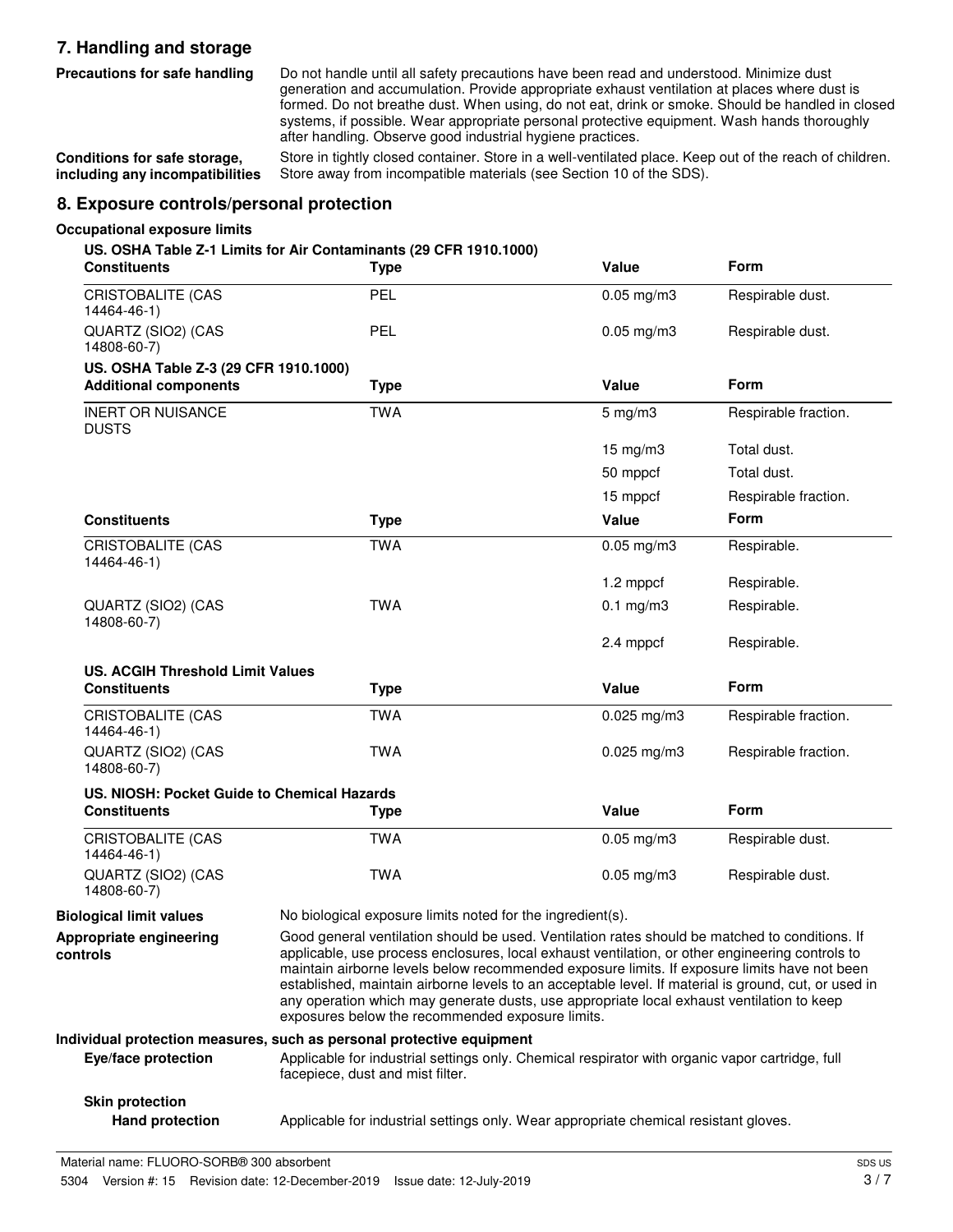| Other                             | Applicable for industrial settings only. Use of an impervious apron is recommended.                                                                                                                                                                                        |
|-----------------------------------|----------------------------------------------------------------------------------------------------------------------------------------------------------------------------------------------------------------------------------------------------------------------------|
| <b>Respiratory protection</b>     | Applicable for industrial settings only. Use a NIOSH/MSHA approved respirator if there is a risk of<br>exposure to dust/fume at levels exceeding the exposure limits. Chemical respirator with organic<br>vapor cartridge, full facepiece, dust and mist filter.           |
| <b>Thermal hazards</b>            | Wear appropriate thermal protective clothing, when necessary.                                                                                                                                                                                                              |
| General hygiene<br>considerations | Observe any medical surveillance requirements. Always observe good personal hygiene<br>measures, such as washing after handling the material and before eating, drinking, and/or<br>smoking. Routinely wash work clothing and protective equipment to remove contaminants. |

# **9. Physical and chemical properties**

| Appearance                                        |                                                                                               |
|---------------------------------------------------|-----------------------------------------------------------------------------------------------|
| <b>Physical state</b>                             | Solid.                                                                                        |
| <b>Form</b>                                       | Micropowder. Powder. or Granular.                                                             |
| Color                                             | Grey.                                                                                         |
| Odor                                              | Slight. fatty odor                                                                            |
| <b>Odor threshold</b>                             | Not available.                                                                                |
| рH                                                | $6 - 9$                                                                                       |
| Melting point/freezing point                      | Not available.                                                                                |
| Initial boiling point and boiling<br>range        | Not available.                                                                                |
| <b>Flash point</b>                                | Not available.                                                                                |
| <b>Evaporation rate</b>                           | Not available.                                                                                |
| Flammability (solid, gas)                         | Not available.                                                                                |
| Upper/lower flammability or explosive limits      |                                                                                               |
| <b>Flammability limit - lower</b><br>(%)          | Not available.                                                                                |
| <b>Flammability limit - upper</b><br>(%)          | Not available.                                                                                |
| Explosive limit - lower (%)                       | Not available.                                                                                |
| Explosive limit - upper (%)                       | Not available.                                                                                |
| Vapor pressure                                    | Not available.                                                                                |
| <b>Vapor density</b>                              | Not available.                                                                                |
| <b>Relative density</b>                           | Not available.                                                                                |
| Solubility(ies)                                   |                                                                                               |
| <b>Solubility (water)</b>                         | Not available.                                                                                |
| <b>Partition coefficient</b><br>(n-octanol/water) | Not available.                                                                                |
| <b>Auto-ignition temperature</b>                  | Not available.                                                                                |
| <b>Decomposition temperature</b>                  | 275 °F (135 °C)                                                                               |
| <b>Viscosity</b>                                  | Not available.                                                                                |
| <b>Other information</b>                          |                                                                                               |
| <b>Explosive properties</b>                       | Not explosive.                                                                                |
| <b>Flammability</b>                               | $>= 950 °F (= 510 °C)$                                                                        |
| <b>Oxidizing properties</b>                       | Not oxidizing.                                                                                |
| 10. Stability and reactivity                      |                                                                                               |
| Reactivity                                        | The product is stable and non-reactive under normal conditions of use, storage and transport. |
| <b>Chemical stability</b>                         | Material is stable under normal conditions.                                                   |
| <b>Possibility of hazardous</b><br>reactions      | No dangerous reaction known under conditions of normal use.                                   |
| <b>Conditions to avoid</b>                        | Contact with incompatible materials.                                                          |
| Incompatible materials                            | Strong oxidizing agents.                                                                      |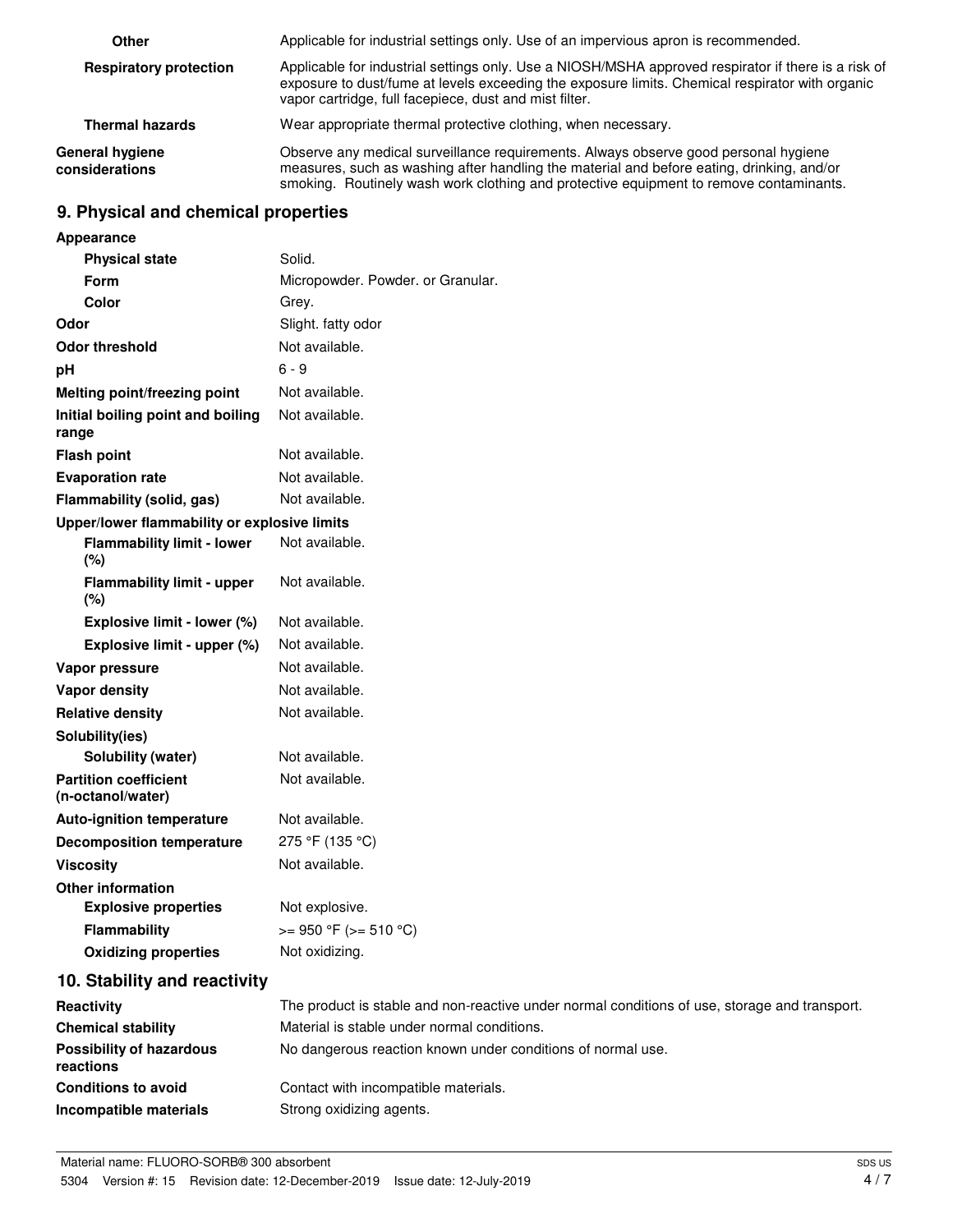# **11. Toxicological information**

# **Information on likely routes of exposure**

| <b>Inhalation</b>                                                                  | Dust may irritate respiratory system.                    |
|------------------------------------------------------------------------------------|----------------------------------------------------------|
| <b>Skin contact</b>                                                                | Dust or powder may irritate the skin.                    |
| Eye contact                                                                        | Dust may irritate the eyes.                              |
| Ingestion                                                                          | Knowledge about health hazard is incomplete.             |
| Symptoms related to the<br>physical, chemical and<br>toxicological characteristics | Dusts may irritate the respiratory tract, skin and eyes. |

#### **Information on toxicological effects**

| <b>Acute toxicity</b>                                           | Not known.                                                                  |                                                                                                                                                                                                       |
|-----------------------------------------------------------------|-----------------------------------------------------------------------------|-------------------------------------------------------------------------------------------------------------------------------------------------------------------------------------------------------|
| <b>Toxicological data</b>                                       |                                                                             |                                                                                                                                                                                                       |
| <b>Constituents</b>                                             | <b>Species</b>                                                              | <b>Test Results</b>                                                                                                                                                                                   |
| CRISTOBALITE (CAS 14464-46-1)                                   |                                                                             |                                                                                                                                                                                                       |
| <b>Acute</b>                                                    |                                                                             |                                                                                                                                                                                                       |
| Oral                                                            |                                                                             |                                                                                                                                                                                                       |
| LD50                                                            | Rat                                                                         | $> 22500$ mg/kg                                                                                                                                                                                       |
| <b>Skin corrosion/irritation</b>                                |                                                                             | Due to partial or complete lack of data the classification is not possible.                                                                                                                           |
| Serious eye damage/eye<br>irritation                            |                                                                             | Due to partial or complete lack of data the classification is not possible.                                                                                                                           |
| Respiratory or skin sensitization                               |                                                                             |                                                                                                                                                                                                       |
| <b>Respiratory sensitization</b>                                |                                                                             | Due to partial or complete lack of data the classification is not possible.                                                                                                                           |
| <b>Skin sensitization</b>                                       |                                                                             | Due to partial or complete lack of data the classification is not possible.                                                                                                                           |
| Germ cell mutagenicity                                          |                                                                             | Due to partial or complete lack of data the classification is not possible.                                                                                                                           |
| Carcinogenicity                                                 | May cause cancer.                                                           |                                                                                                                                                                                                       |
| IARC Monographs. Overall Evaluation of Carcinogenicity          |                                                                             |                                                                                                                                                                                                       |
| CRISTOBALITE (CAS 14464-46-1)<br>QUARTZ (SIO2) (CAS 14808-60-7) | OSHA Specifically Regulated Substances (29 CFR 1910.1001-1053)              | 1 Carcinogenic to humans.<br>1 Carcinogenic to humans.                                                                                                                                                |
| CRISTOBALITE (CAS 14464-46-1)<br>QUARTZ (SIO2) (CAS 14808-60-7) |                                                                             | Cancer<br>Cancer                                                                                                                                                                                      |
|                                                                 | US. National Toxicology Program (NTP) Report on Carcinogens                 |                                                                                                                                                                                                       |
| CRISTOBALITE (CAS 14464-46-1)                                   |                                                                             | Known To Be Human Carcinogen.<br>Reasonably Anticipated to be a Human Carcinogen.                                                                                                                     |
| QUARTZ (SIO2) (CAS 14808-60-7)                                  |                                                                             | Known To Be Human Carcinogen.                                                                                                                                                                         |
| <b>Reproductive toxicity</b>                                    |                                                                             | Due to partial or complete lack of data the classification is not possible.                                                                                                                           |
| Specific target organ toxicity -<br>single exposure             |                                                                             | Due to partial or complete lack of data the classification is not possible.                                                                                                                           |
| Specific target organ toxicity -<br>repeated exposure           | Causes damage to organs through prolonged or repeated exposure.             |                                                                                                                                                                                                       |
| <b>Aspiration hazard</b>                                        | Due to partial or complete lack of data the classification is not possible. |                                                                                                                                                                                                       |
| <b>Chronic effects</b>                                          | Causes damage to organs through prolonged or repeated exposure.             |                                                                                                                                                                                                       |
| 12. Ecological information                                      |                                                                             |                                                                                                                                                                                                       |
| <b>Ecotoxicity</b>                                              |                                                                             | The product is not classified as environmentally hazardous. However, this does not exclude the<br>possibility that large or frequent spills can have a harmful or damaging effect on the environment. |
| Persistence and degradability                                   | No data is available on the degradability of this product.                  |                                                                                                                                                                                                       |
| <b>Bioaccumulative potential</b>                                | No data available.                                                          |                                                                                                                                                                                                       |
| <b>Mobility in soil</b>                                         | No data available.                                                          |                                                                                                                                                                                                       |
| Other adverse effects                                           |                                                                             | No other adverse environmental effects (e.g. ozone depletion, photochemical ozone creation<br>potential, endocrine disruption, global warming potential) are expected from this component.            |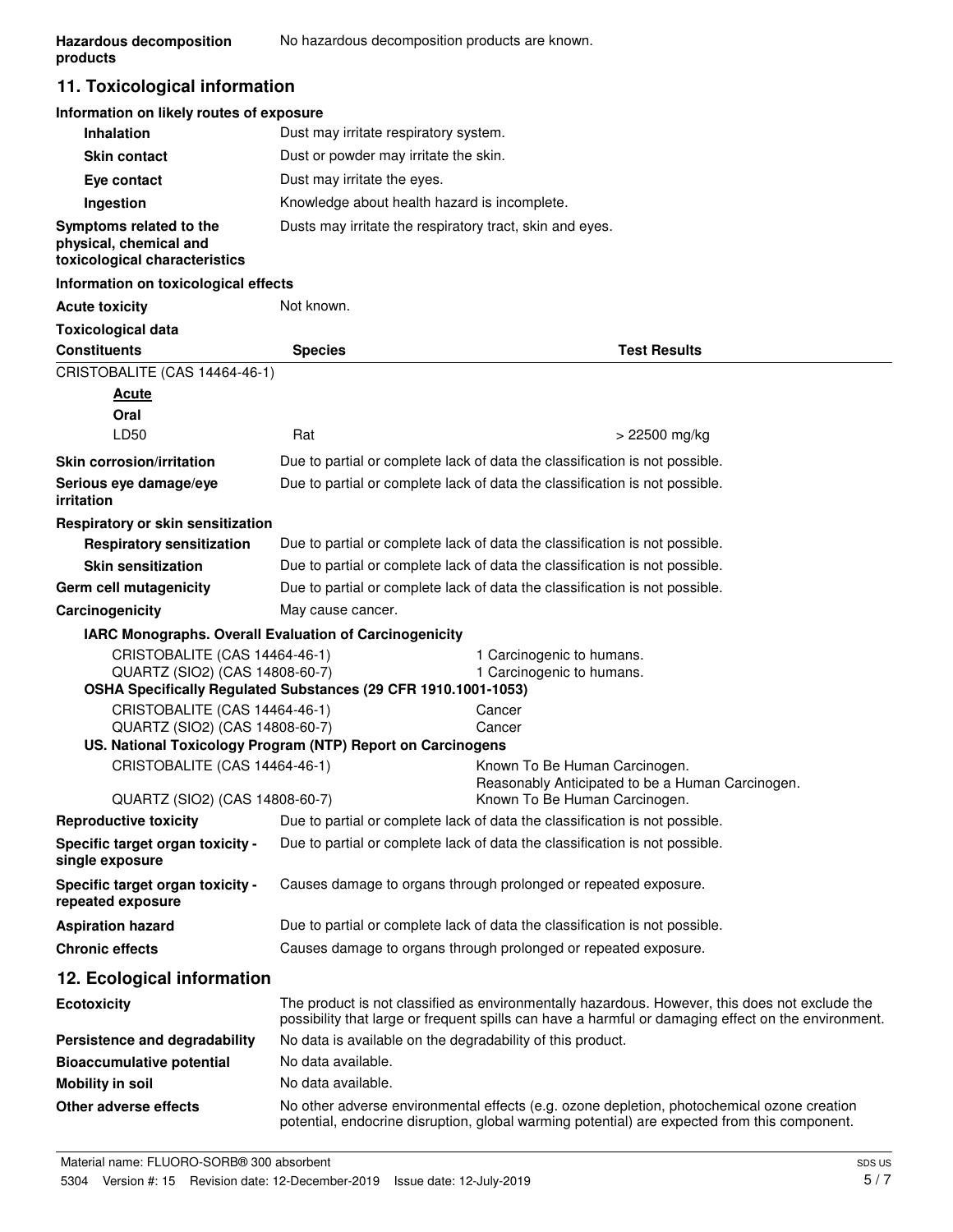# **13. Disposal considerations**

| <b>Disposal instructions</b>             | Collect and reclaim or dispose in sealed containers at licensed waste disposal site. Dispose of<br>contents/container in accordance with local/regional/national/international regulations.                            |
|------------------------------------------|------------------------------------------------------------------------------------------------------------------------------------------------------------------------------------------------------------------------|
| Local disposal regulations               | Dispose in accordance with all applicable regulations.                                                                                                                                                                 |
| Hazardous waste code                     | The waste code should be assigned in discussion between the user, the producer and the waste<br>disposal company.                                                                                                      |
| Waste from residues / unused<br>products | Dispose of in accordance with local regulations. Empty containers or liners may retain some<br>product residues. This material and its container must be disposed of in a safe manner (see:<br>Disposal instructions). |
| Contaminated packaging                   | Since emptied containers may retain product residue, follow label warnings even after container is<br>emptied. Empty containers should be taken to an approved waste handling site for recycling or<br>disposal.       |

# **14. Transport information**

# **DOT**

Not regulated as dangerous goods.

# **IATA**

Not regulated as dangerous goods.

# **IMDG**

Not regulated as dangerous goods.

#### **Transport in bulk according to** Not applicable. **Annex II of MARPOL 73/78 and the IBC Code**

# **15. Regulatory information**

# **US federal regulations**

This product is a "Hazardous Chemical" as defined by the OSHA Hazard Communication Standard, 29 CFR 1910.1200.

# **Toxic Substances Control Act (TSCA)**

**TSCA Section 12(b) Export Notification (40 CFR 707, Subpt. D)**

Not regulated.

# **CERCLA Hazardous Substance List (40 CFR 302.4)**

Not listed.

# **SARA 304 Emergency release notification**

Not regulated.

# **OSHA Specifically Regulated Substances (29 CFR 1910.1001-1053)**

| CRISTOBALITE (CAS 14464-46-1)  | Cancer                |
|--------------------------------|-----------------------|
| QUARTZ (SIO2) (CAS 14808-60-7) | Cancer                |
| CRISTOBALITE (CAS 14464-46-1)  | lung effects          |
| QUARTZ (SIO2) (CAS 14808-60-7) | lung effects          |
| CRISTOBALITE (CAS 14464-46-1)  | immune system effects |
| QUARTZ (SIO2) (CAS 14808-60-7) | immune system effects |
| CRISTOBALITE (CAS 14464-46-1)  | kidney effects        |
| QUARTZ (SIO2) (CAS 14808-60-7) | kidney effects        |

# **Superfund Amendments and Reauthorization Act of 1986 (SARA)**

# **SARA 302 Extremely hazardous substance**

Not listed.

**SARA 311/312 Hazardous** No (Exempt) **chemical**

# **SARA 313 (TRI reporting)**

Not regulated.

# **Other federal regulations**

#### **Clean Air Act (CAA) Section 112 Hazardous Air Pollutants (HAPs) List**

Not regulated.

# **Clean Air Act (CAA) Section 112(r) Accidental Release Prevention (40 CFR 68.130)**

Not regulated.

**Safe Drinking Water Act** Not regulated. **(SDWA)**